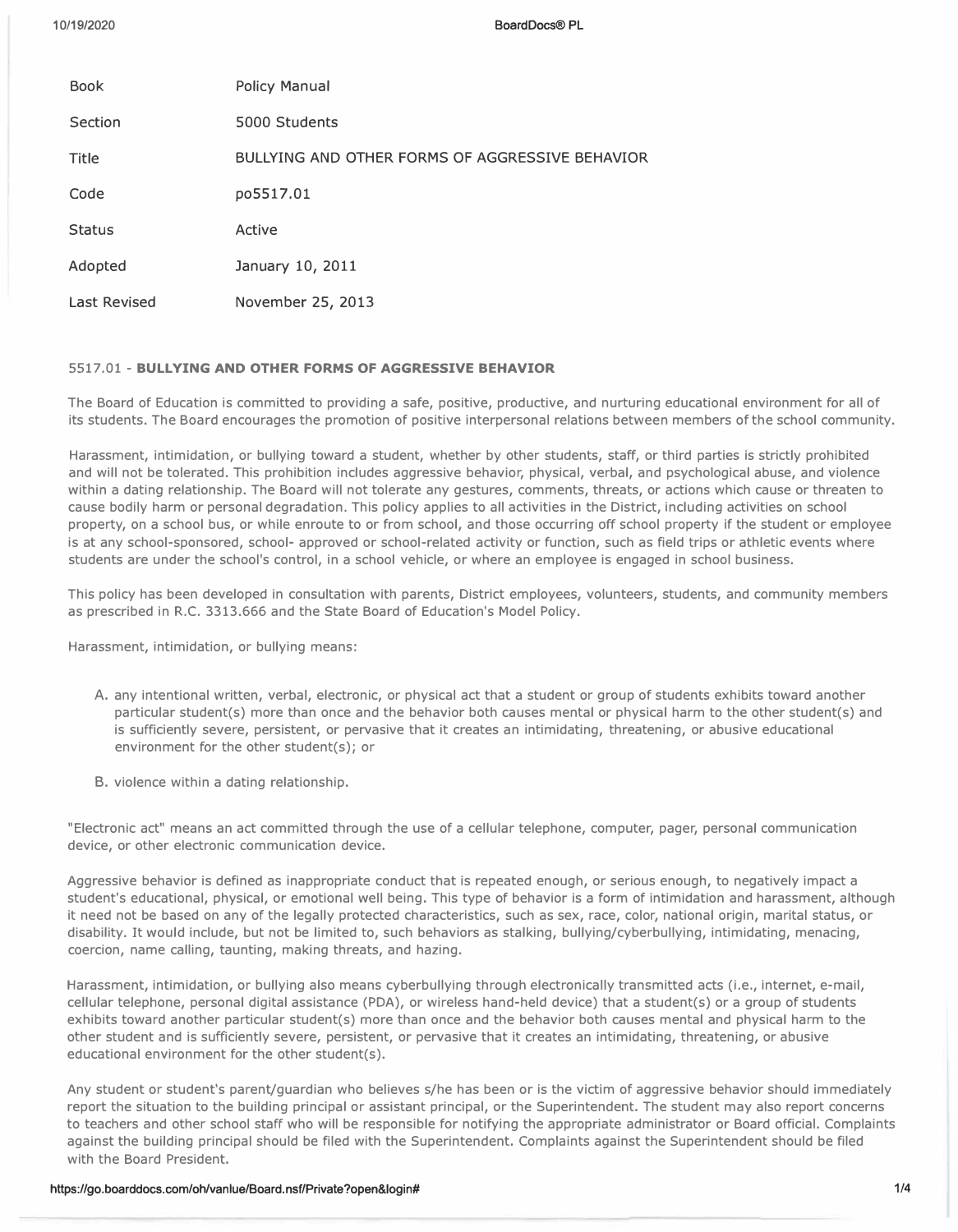#### **BoardDocs® PL**

Every student is encouraged, and every staff member is required, to report any situation that they believe to be aggressive behavior directed toward a student. Reports may be made to those identified above.

All complaints about aggressive behavior that may violate this policy shall be promptly investigated. The building principal or appropriate administrator shall prepare a written report of the investigation upon completion. Such report shall include findings of fact,

a determination of whether acts of harassment, intimidation, and/or bullying were verified, and, when prohibited acts are verified, a recommendation for intervention, including disciplinary action shall be included in the report. Where appropriate. written witness statements shall be attached to the report.

If the investigation finds an instance of harassment, intimidation, and/or bullying/cyberbullying by an electronic act or otherwise, has occurred, it will result in prompt and appropriate remedial and/or disciplinary action. This may include suspension or up to expulsion for students, up to discharge for employees, exclusion for parents, guests, volunteers, and contractors, and removal from any official position and/or a request to resign for Board members. Individuals may also be referred to law enforcement officials.

If, during an investigation of a reported act of harassment, intimidation and/or bullying/cyberbullying, the Principal or appropriate administrator believes that the reported misconduct may have created a hostile learning environment and may have constituted unlawful discriminatory harassment based on a Protected Class, the Principal will report the act of bullying and/or harassment to one of the Anti-Harassment Compliance Officers so that it may be investigated in accordance with the procedures set forth in Policy 5517 - Anti Harassment.

Retaliation against any person who reports, is thought to have reported, files a complaint, or otherwise participates in an investigation or inquiry concerning allegations of aggressive behavior is prohibited and will not be tolerated. Such retaliation shall be considered a serious violation of Board policy and independent of whether a complaint is substantiated. Suspected retaliation should be reported in the same manner as aggressive behavior. Retaliation may result in disciplinary action as indicated above.

Deliberately making false reports about harassment, intimidation, bullying and/or other aggressive behavior for the purpose of getting someone in trouble is similarly prohibited and will not be tolerated. Deliberately making false reports may result in disciplinary action as indicated above.

If a student or other individual believes there has been aggressive behavior, regardless of whether it fits a particular definition, s/he should report it and allow the administration to determine the appropriate course of action.

The District shall implement intervention strategies (AG 5517.01) to protect a victim or other person from new or additional harassment, intimidation, or bullying and from retaliation following such a report.

This policy shall not be interpreted to infringe upon the First Amendment rights of students (i.e., to prohibit a reasoned and civil exchange of opinions, or debate, that is conducted at appropriate times and places during the school day and is protected by State or Federal law).

The complainant shall be notified of the findings of the investigation, and as appropriate, that remedial action has been taken. If after investigation, acts of bullying against a specific student are verified, the building principal or appropriate administrator shall notify the custodial parent/guardian of the victim of such finding. In providing such notification care shall be taken to respect the statutory privacy rights of the perpetrator of such harassment, intimidation, and/or bullying.

If after investigation, acts of harassment, intimidation, and/or bullying by a specific student are verified, the building principal or appropriate administrator shall notify in writing the custodial parent/guardian of the perpetrator of that finding. If disciplinary consequences are imposed against such student, a description of such discipline shall be included in the notification.

# **Complaints**

Students and/or their parents/guardians may file reports regarding suspected harassment, intimidation, or bullying, Such reports shall be reasonably specific including person(s) involved, number of times and places of the alleged conduct, the target of suspected harassment, intimidation, and/or bullying, and the names of any potential student or staff witnesses. Such reports may be filed with any school staff member or administrator, and they shall be promptly forwarded to the building principal for review, investigation, and action.

Students, parents/guardians, and school personnel may make informal or anonymous complaints of conduct that they consider to be harassment, intimidation, and/or bullying by verbal report to a teacher, school administrator, or other school personnel. Such complaints shall be reasonably specific including person(s) involved, number of times and places of the alleged conduct, the target of suspected harassment, intimidation, and/or bullying, and the names of any potential student or staff witnesses. A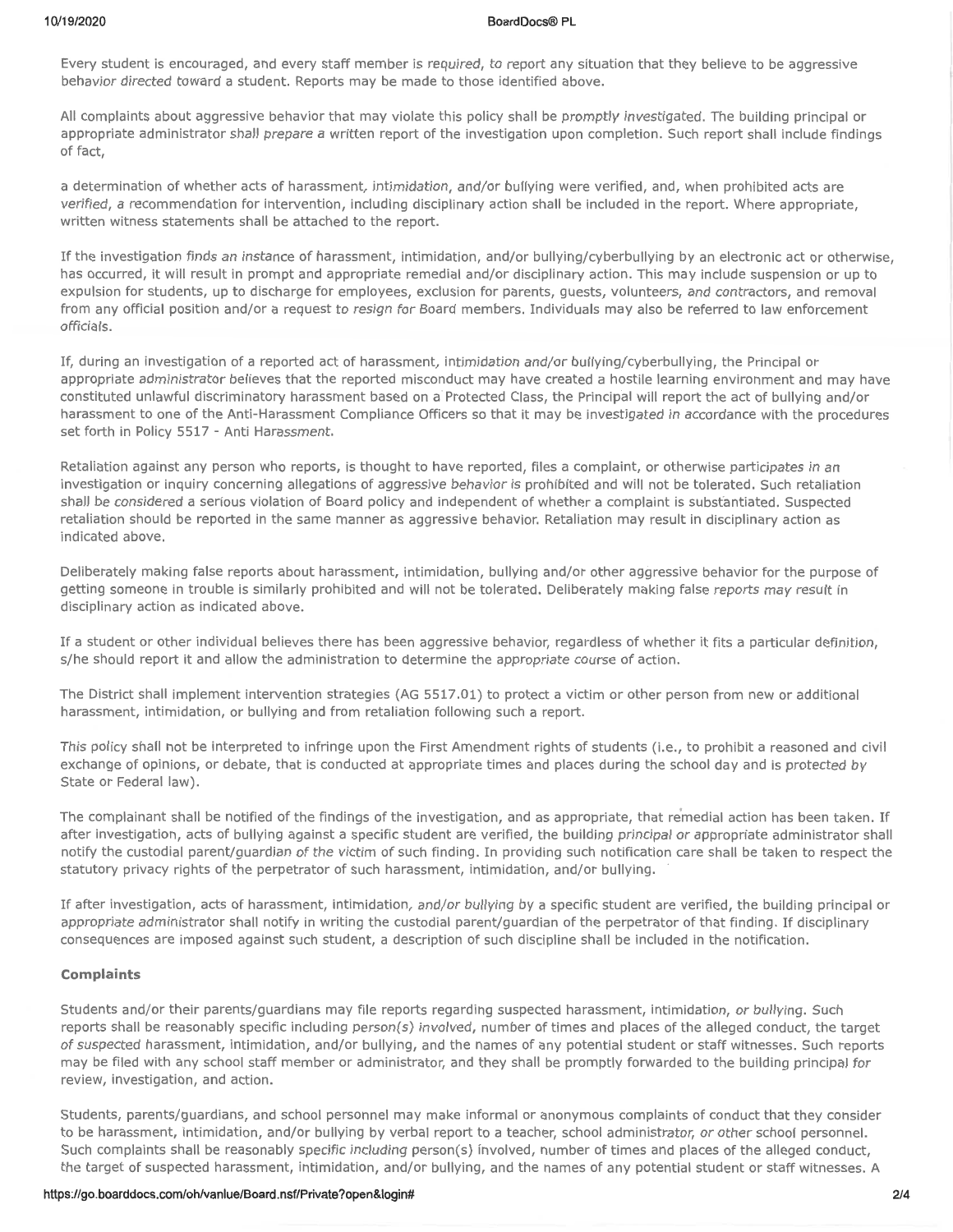#### 10/19/2020

#### BoardDocs® PL

school staff member or administrator who receives an informal or anonymous complaint shall promptly document the complaint in writing, including the information provided. This written report shall be promptly forwarded by the school staff member and/or administrator to the building principal for review, investigation, and appropriate action.

Individuals who make informal complaints as provided above may request that their name be maintained in confidence by the school staff member(s) and administrator(s) who receive the complaint. Anonymous complaints shall be reviewed and reasonable action shall be taken to address the situation, to the extent such action may be taken that (1) does not disclose the source of the complaint, and (2) is consistent with the due process rights of the student(s) alleged to have committed acts of harassment, intimidation, and/or bullying.

When an individual making an informal complaint has requested anonymity, the investigation of such complaint shall be limited as is appropriate in view of the anonymity of the complaint. Such limitation of investigation may include restricting action to a simple review of the complaint subject to receipt of further information and/or the withdrawal by the complaining student of the condition that his/her report be anonymous.

# **Privacy/Confidentiality**

The School District will respect the privacy of the complainant, the individual(s) against whom the complaint is filed, and the witnesses as much as possible, consistent with the Board's legal obligations to investigate, to take appropriate action, and to conform with any discovery or disclosure obligations. All records generated under this policy and its related administrative guidelines shall be maintained as confidential to the extent permitted by law.

# **Reporting Requirement**

At least semi-annually, the Superintendent shall provide to the President of the Board a written summary of all reported incidents and post the summary on the District web site (if one exists). The list shall be limited to the number of verified acts of harassment, intimidation, and/or bullying, whether in the classroom, on school property, to and from school, or at schoolsponsored events.

Allegations of criminal misconduct and suspected child abuse will be reported to the appropriate law enforcement agency and/or to Child Protective Services in accordance with statute. District personnel shall cooperate with investigations by such agencies.

#### Immunity

A School District employee, student, or volunteer shall be individually immune from liability in a civil action for damages arising from reporting an incident in accordance with this policy and R.C. 3313.666 if that person reports an incident of harassment, intimidation, and/or bullying promptly, in good faith, and in compliance with the procedures specified in this policy. Such immunity from liability shall not apply to an employee, student, or volunteer determined to have made an intentionally false report about harassment, intimidation, and/or bullying.

# **Notification**

Notice of this policy will be annually circulated to and posted in conspicuous locations in all school buildings and departments within the District and discussed with students, as well as incorporated into the teacher, student, and parent/guardian handbooks. At least once each school year a written statement describing the policy and consequences for violations of the policy shall be sent to each student's custodial parent or quardian.

The statement may be sent with regular student report cards or may be delivered electronically.

The policy and an explanation of the seriousness of bullying by electronic means shall be made available to students in the District and to their custodial parents or guardians.

State and Federal rights posters on discrimination and harassment shall also be posted at each building. All new hires will be required to review and sign off on this policy and the related complaint procedures.

# **Education and Training**

In support of this policy, the Board promotes preventative educational measures to create greater awareness of aggressive behavior, including bullying and violence within a dating relationship. The Superintendent or designee shall provide appropriate training to all members of the School District community related to the implementation of this policy and its accompanying administrative guidelines. All training regarding the Board's policy and administrative guidelines and aggressive behavior and bullying in general, will be age and content appropriate.

Annually, the District shall provide all students enrolled in the District with age-appropriate instruction regarding the Board's policy, including a written or verbal discussion of the consequences for violations of the policy to the extent that State or Federal